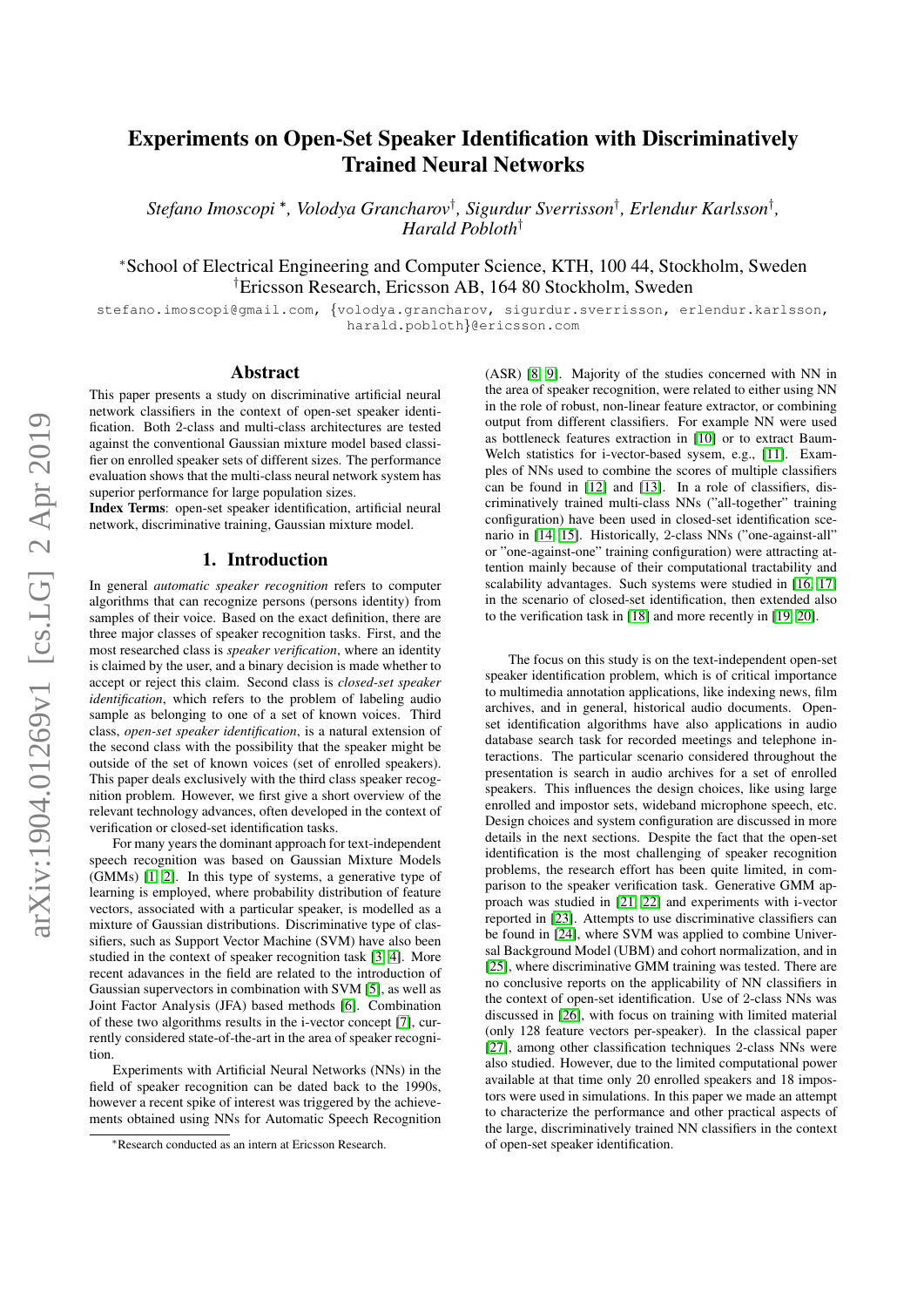# 2. Considered classification architectures

To study the performance of generative vs. discriminative trained open-set speaker identification systems, we consider three classification architectures. The first one is the conventional GMM based classifier, which serves as a benchmark system. It is a generative model that estimates the feature distribution for each speaker and it is described in more details in Section [2.1.](#page-1-0) The second one is a 2-class NN, and the third one is a multi-class NN system. For these two systems a multilayer feedforward neural network with fully connected architecture [\[28\]](#page-4-27) is considered. These are discriminative models, trained to model boundaries between different classes, with the differences being that 2-class NN performs "one-against-all" training, thus learning to discriminate between a particular speaker and the class of "general population", while multi-class NN performs "all-together" training and learns to discriminate between large number of speakers. More detailed descriptions are provided in Section [2.2](#page-1-1) and Section [2.3.](#page-2-0)

From an architectural point of view the goal of open-set identification can be achieved in a two step process: 1) *Closed-Set Identification Step*: identifying the speaker model in the enrolled set, which best matches the test utterance and 2) *Verification Step*, taking decision whether the test utterance has actually been produced by the speaker associated with the best-matched model, or by unknown speaker outside the enrolled speaker set. These two steps are realized differently in the three systems under investigation, but in all cases the two steps are highlighted to ease the comparison.

We introduce some notation, to facilitate discussion on different classification architecture presented below. The set of enrolled speakers is denoted as  $\{s_k\}_{k=1}^K$ , where K is the population size. At the recognition state, we denote the total set of feature vectors from an audio utterance, sent for classification, as X. This feature set consists of all feature vectors  $x_n$ , extracted form a short-time audio segment:  $X = \{x_n\}_{n=1}^N$ , where  $N$  is the number of those segments.

#### <span id="page-1-0"></span>2.1. Generative GMM architecture

The way a conventional GMM classifier is used in an openset identification task is illustrated in Figure [1.](#page-1-2) The input to the open-set identification system is a feature vector set  $X$  extracted from an audio recording associated with the speaker under test. The outcome of such system is either the speaker identity (ID from the enrolled list) or a decision that the speaker is unknown.

<span id="page-1-2"></span>

Figure 1: *Conventional GMM architecture with UBM score normalization for open-set speaker identification scenario.*

*Closed-Set Identification Step* is solved by a maximum likelihood classifier, which corresponds to the "dashed box" in Figure [1.](#page-1-2) GMM based classifier operates on a feature vector-byvector basis. Given a specific feature vector  $x_n$ , each speaker model  $\omega_k$  associates a number corresponding to the degree of

match with that speaker (likelihood that the data is generated by this model). Let  $k^*$  be the index of the most likely speaker, then the output of this *Closed-Set Identification* module is the mean log-likelihood of X given the GMM speaker model  $\omega_{k^*}$ :

<span id="page-1-3"></span>
$$
L_{k^*}\left(X\right) = \frac{1}{N} \sum_{n=1}^{N} \log p\left(x_n | \omega_{k^*}\right). \tag{1}
$$

In the *Verification Step* the obtained  $L_{k^*}$  could not be thresholded directly, instead a Likelihood Ratio (LR) approach [\[29\]](#page-4-28) is used. An additional model, UBM [\[30\]](#page-4-29) is used to normalize the likelihood score of the most likely speaker model. UBM models the distribution of the feature space of the "average" speaker, and it is created by pooling features from a large number of speakers and training a single, large GMM. Similarly to the equation [1,](#page-1-3) normalization score  $L_{UBM}$  is defined as the mean log-likelihood for the same feature set X given  $\omega_{UBM}$ , the normalized score is calculated as:

$$
\Delta L\left(X\right) = L_{k^*}\left(X\right) - L_{UBM}\left(X\right),\tag{2}
$$

and the decision is based on comparing it to a speakerindependent threshold  $\theta$ :

$$
\Delta L(X) \begin{cases} \geq \theta, & X \text{ is spoken by } s_{k^*} \\ < \theta, & X \text{ is not spoken by } s_{k^*} \end{cases}
$$
 (3)

#### <span id="page-1-1"></span>2.2. 2-class NN architecture

Solution based on 2-class NN architecture is illustrated in Figure [2.](#page-1-4) It consists of K x 2-class sub-networks (denoted as subNN in Figure [2\)](#page-1-4), which are trained in "one-against-all" configuration. This means that one NN per speaker is discriminatively trained to separate him/her form a set of background speakers. Instead of using directly features pooled from background speakers, the samples for the negative class are generated by the UBM on the fly. More details and discussion on the advantages of this approach are given in the next sections. The training results in a set of K NN models  $\{\lambda_k\}_{k=1}^K$ . Each  $\lambda_k$  is trained to output the posterior probability  $p(\lambda_k|x_n)$ , given the feature vector  $x_n$  of the input audio utterance.

<span id="page-1-4"></span>

Figure 2: *Open-set identification with* 2*-class NN architecture.*

At the *Closed-Set Identification Step*, "dashed box" in Fig-ure [2,](#page-1-4) the unknown audio stream is tested against all  $K$  subnetworks. Further, assuming i.i.d. samples, the average logposterior over the whole utterance is computed:

$$
P_k(X) = \frac{1}{N} \sum_{n=1}^{N} \log p\left(\lambda_k | x_n\right),\tag{4}
$$

and the largest posterior for the feature set X is denoted as  $P_{k^*}$ 

The 2-class NN system *Verification Step* is solved by thresholding the largest posterior probability speakerindependent threshold  $\theta$ :

$$
P_{k^*}(X) \begin{cases} \geq \theta, & X \text{ is spoken by } s_{k^*} \\ < \theta, & X \text{ is not spoken by } s_{k^*} \end{cases}
$$
 (5)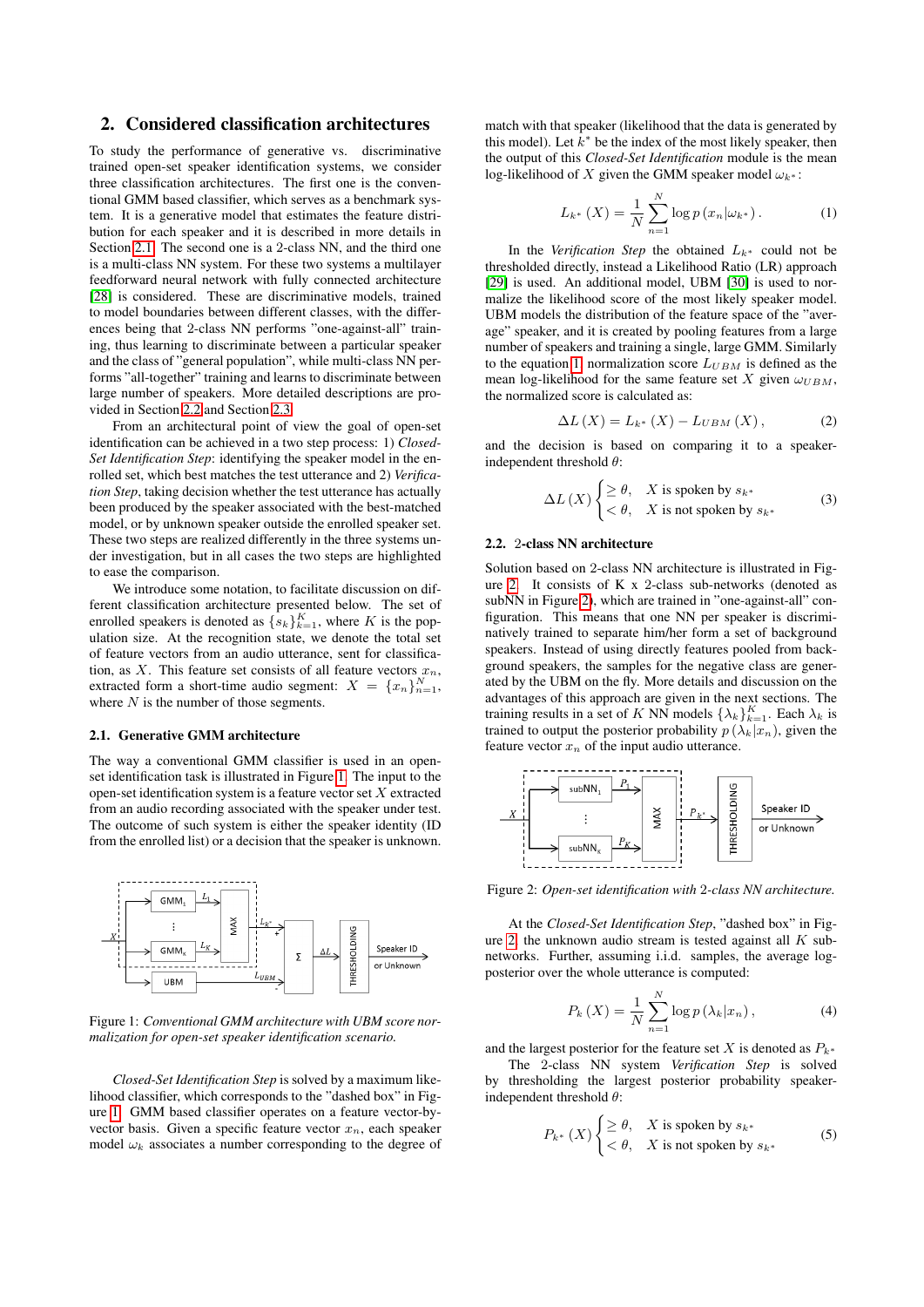Even though there is no normalization with score from a UBM model, the thresholding of  $P_{k^*}$  has similarities with thresholding  $\Delta L$  as they are both measures of closeness of input feature vector set to particular speaker model, relative to the background model (simply because  $1 - P_{k^*}$  is the probability that  $X$  belongs to the set of background speakers.).

# <span id="page-2-0"></span>2.3. Multi-class NN architecture

A common feature of previously discussed architectures is the training of a personalized model from a data set specific to a single person (in a pure generative way in Section [2.1](#page-1-0) and separating individual speaker from the background in Section [2.2\)](#page-1-1). As a consequence such approaches cannot focus specifically on good discriminating features between individual speakers. This problem is addressed by a multi-output NN, see Figure [3,](#page-2-1) trained to discriminate between K classes in a *all-together* configuration.

<span id="page-2-1"></span>

Figure 3: *Multi-class NN architecture for open-set speaker identification scenario.*

At *Closed-Set Identification Step*, multi-class NN outputs K posteriors, and the largest of the posterior probabilities  $P_{k^*}$ is selected. Similarly to the system described in Section [2.2,](#page-1-1) the multi-class NN system *Verification Step* is solved by thresholding the largest posterior probability, however this posterior probability has a different meaning.  $P_{k*}$ , in Figure [3,](#page-2-1) is the probability that the input feature vector  $X$  belongs to speaker  $s_{k^*}$ , however  $1 - P_{k^*}$  is not the probability that X belongs to the set of background speakers, but the probability that  $X$  belongs to the remaining set of enrolled speakers. This means that stability of thresholding  $P_{k^*}$  depends on the size and distribution of the enrolled speaker set. For the simulations, reported in Section [4](#page-3-0) we use large population sizes of enrolled speakers, and hypothesize that the multi-class NN could learn the speakers space without a special "background speakers" class.

#### 2.4. Practical aspects and industrial applicability

In this section we discuss some practical aspects of the presented architectures, which for real world applications, could be as important as the accuracy of these systems. A GMM based speaker classifier system has an important practical advantage in terms of modularity and extensibility. Most of the real-world speaker verification systems need to be extended with new speakers over time. Adding a new speaker to the set of enrolled speakers is rather simple when using GMMs. Once a UBM is obtained, it only requires the training of a speaker specific model for the new speaker. These nice properties are inherited by the 2-class NN architecture, especially in the way it uses UBM to model average background speaker statistics. Both GMMs and 2-class NNs do not need access to past audio data to enroll a new speaker. The reason is that sub-networks in the 2-class NN system are trained to fit a single boundary between the target speaker data and average speech data statistics, sampled from the UBM. In contrast, enrolling a new speaker in a multi-class NN system, requires complete re-training and access to all audio data from all the speakers. On the other hand the multi-class NN system has an important advantage, which is low computational complexity at the recognition stage. Since the open-set speaker identification problem requires testing against all speaker models, the complexity of systems described in Section [2.1](#page-1-0) and [2.2,](#page-1-1) explodes in applications with large population sizes. As an example, in our simulations with 700 enrolled speakers, a GMM system would need to test 701 models against  $X$  and 2-class NN system would need to test 700 models. Unless one has the possibility to completely parallelize the process, this is a significant disadvantage in comparison to the multi-class NN approach.

# 3. Implementation

For each of the systems under test, different design choices were tried and parameter optimization performed to maximize the accuracy. Here we present the optimal configuration for each of the systems. For fair comparison the same feature extraction module was shared between all systems.

#### 3.1. Feature extraction

In the first steps of the feature extraction module an energybased Voice Activity Detector (VAD) is deployed to remove non-speech frames, and a pre-emphasis filter  $(1 - \mu z^{-1})$ , with  $\mu = 0.98$ , is applied to the input speech. Next, Mel-Frequency Cepstral Coefficients (MFCCs) [\[31\]](#page-4-30) are extracted from a 20 ms anslysis window with 50% overlap. Cepstral mean subtraction [\[32\]](#page-4-31) is performed, and the resulting 24-dimensional feature vector  $x_n$ , corresponding to the *n*-th frame is ready to be used by the classification system.

# 3.2. Implementation details of the GMM system

For the generative architecture, described in Section [2.1,](#page-1-0) individual speaker models  $\omega_k$  were trained as GMMs with 64 components and diagonal covariance matrices. A UBM was trained with 1024 diagonal components. The same UBM was also used for the system described in Section [2.2](#page-1-1) to generate stochastic training samples with the desired distribution. The GMMs were fitted using the Expectation Maximization (EM) algorithm [\[33\]](#page-4-32), initialized with k-means clustering [\[34\]](#page-4-33).

#### 3.3. Implementation details of the 2-class NN system

For the 2-class NN architecture,  $K$  sub-networks were trained (one per speaker). Numerical values for the optimization parameters, used for training of the sub-networks, are listed in Table [1.](#page-3-1) Each sub-network is configured with an input layer of size 24, corresponding to a MFCC dimension, two hidden layers with 50 units each, and a single output. We used Rectified Linear Unit (ReLU) [\[35\]](#page-4-34) activations for all hidden units and a softmax output layer to estimate the posterior probability for the particular target speakers. The network is trained with stochastic gradient descent to minimize the negative log-likelihood cost function. The global learning rate  $\eta$  was set to 0.0001. To speed up the training and optimize the convergence we used a variant of the momentum update, called Nesterov's Accelerated Gradient (NAG) [\[36\]](#page-4-35), using the update equations described in [\[37\]](#page-4-36), with parameter  $\mu = 0.95$ . RMS-prop [\[38\]](#page-4-37) was also used, with parameter for per-weight adaptive learning rate  $\alpha = 0.99$ . The number of epochs was set to 5, and number the of samples per mini-batch to 800.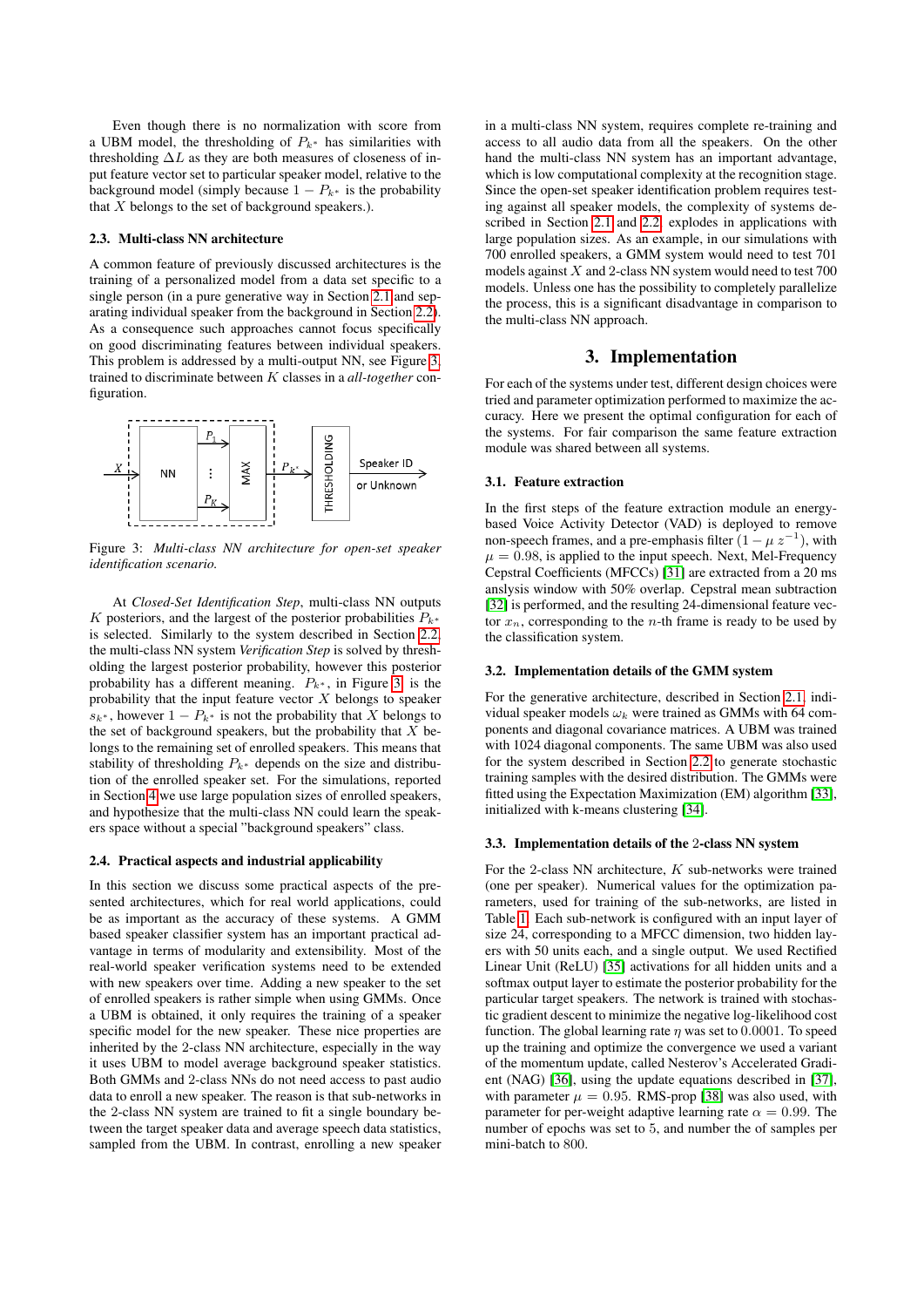<span id="page-3-1"></span>Table 1: *Training parameters for the* 2*-class NN classifier.*

| Parameter            | Value             |
|----------------------|-------------------|
| Network architecture | [24in 50 50 1out] |
| Learning rate $\eta$ | 0.0001            |
| NAG $\mu$            | 0.95              |
| RMS-prop $\alpha$    | 0.99              |
| Number of epochs     | 5                 |
| Batch size           | 800               |

# 3.4. Implementation details of the multi-class NN system

For the multi-class NN architecture, one "all-together" network was trained. This single large network estimates the posterior probabilities for all  $K$  target speakers. The architecture and training parameters of the multi-class NN are summarized in Table [2.](#page-3-2) This network naturally has much wider hidden layers with 1200 units each, and  $K$  output units. The number of epochs in this case was set to 20, and the number of samples per mini-batch to 15000.

<span id="page-3-2"></span>Table 2: *Training parameters for the multi-class NN system. K in the "Network architecture" takes values* {*100, 300, 500, 700*} *based on the size of the enrollment set.*

| <b>Parameter</b>     | Value                 |
|----------------------|-----------------------|
| Network architecture | [24in 1200 1200 Kout] |
| Learning rate $\eta$ | 0.0001                |
| NAG $\mu$            | 0.95                  |
| RMS-prop $\alpha$    | 0.99                  |
| Number of epochs     | 20                    |
| Batch size           | 15000                 |

# 4. Experiments

<span id="page-3-0"></span>In this section we report results from an experiment with the three systems on enrolled sets with four different sizes {100, 300, 500, 700}, and an impostor set of 1400 speakers. The performance of the closed-set identification step ("dashed box" in Figures [1](#page-1-2)[-3\)](#page-2-1) is specified in terms of the Closed Set Recognition Rate (CSRR), which is the probability that  $k^*$  is the same as the speaker ID of the test utterance. CSRR is calculated only over the enrolled speaker set. For the complete open-set speaker identification the Equal Error Rate (EER) is used to specify the performance. In open-set speaker identification the misclassification of an utterance from an enrolled speaker is twofold. It can be either False Rejection or Mislabeling [\[39\]](#page-4-38). For this situation we define the EER as the operating point where False Acceptance Rate equals the sum of False Rejection Rate and Mislabeling Rate.

# 4.1. Data

The dataset chosen for the experiments is the LibriSpeech ASR corpus, introduced in [\[40\]](#page-4-39), and used in the context of speaker recognition in [\[41\]](#page-4-40). It consists of 982 hours of wideband speech from 1281 male and 1202 female speakers. Every speaker has a different amount of recorded utterances and each utterance has a variable length between 3 and 30 seconds, with the average length of roughly 15 seconds. In the experiments outlined below, 70% of the utterances were kept for the training set and the remaining 30% as an independent test set. For the experiments, presented below, the entire data set of 2483 speakers is split into 3 non-overlapping sets: 383 speakers for training of the UBM, 1400 speakers to form the impostor set, and finally, 700 speakers for the enrolled set.

# 4.2. Results

CSRR, reported in Table [3](#page-3-3) indicates that all systems have excellent performance in recognizing the correct speaker in the closed-set speaker identification step. When the population size increases, the performance of all systems deteriorate very slowly, and there is a clear trend that the multi-class NN begins to outperform the other solutions.

<span id="page-3-3"></span>Table 3: *CSRR performance for the intermediate closed-set identification step with different sizes of the enrollment set.*

|               | <b>Population Size</b> |           |           |        |  |
|---------------|------------------------|-----------|-----------|--------|--|
| <b>System</b> | 100                    | 300       | 500       | 700    |  |
| <b>GMM</b>    | 99.93%                 | 99.83%    | 99.80%    | 99.74% |  |
| subNN         | 99.74%                 | 99.70%    | $99.72\%$ | 99.67% |  |
| NΝ            | 99.93%                 | $99.92\%$ | 99.90%    | 99.83% |  |

The total performance of the tested systems is presented in terms of EER in Table [4.](#page-3-4) The multi-class NN has an advantage for large population sizes, but the distance to the other systems diminishes quickly, and for the experiment with 100 enrolled speakers, the GMM based system performs best. The performance of all systems deteriorates rapidly with increase of population size (EER more than doubles from smallest to largest speaker set). The reason is that as the population size of enrolled speakers grows, it occupies more of the feature space and some impostor are incorrectly accepted, as they get close to some of the enrolled speakers.

<span id="page-3-4"></span>Table 4: *EER performance for open-set speaker identification with different sizes of the enrollment set.*

|               | <b>Population Size</b> |          |          |          |  |
|---------------|------------------------|----------|----------|----------|--|
| <b>System</b> | 100                    | 300      | 500      | 700      |  |
| <b>GMM</b>    | $1.37\%$               | 2.81%    | $3.13\%$ | 3.51 $%$ |  |
| subNN         | $1.82\%$               | 3.07 $%$ | $3.58\%$ | 4.04 $%$ |  |
| NΝ            | 1.43 $\%$              | $2.29\%$ | $2.65\%$ | 3.04 $%$ |  |

# 5. Discussion

For large population sizes [300+] the multi-class NN system shows superior performance without any normalization of posterior probabilities. For small population sizes, as indicated in Table [4,](#page-3-4) the advantage of multi-class system decreases, and perhaps extending the training with a class that models the background speaker space is required. Despite similar performance, there are other aspects of tested architectures that might determine their industrial use. 2-class NN and GMM based classifiers are much more modular, and could be easily extended with additional enrolled speakers. However, in the open-set speaker identification scenario, these algorithms have high computational complexity at the recognition stage, which is not the case for the multi-class NN system.